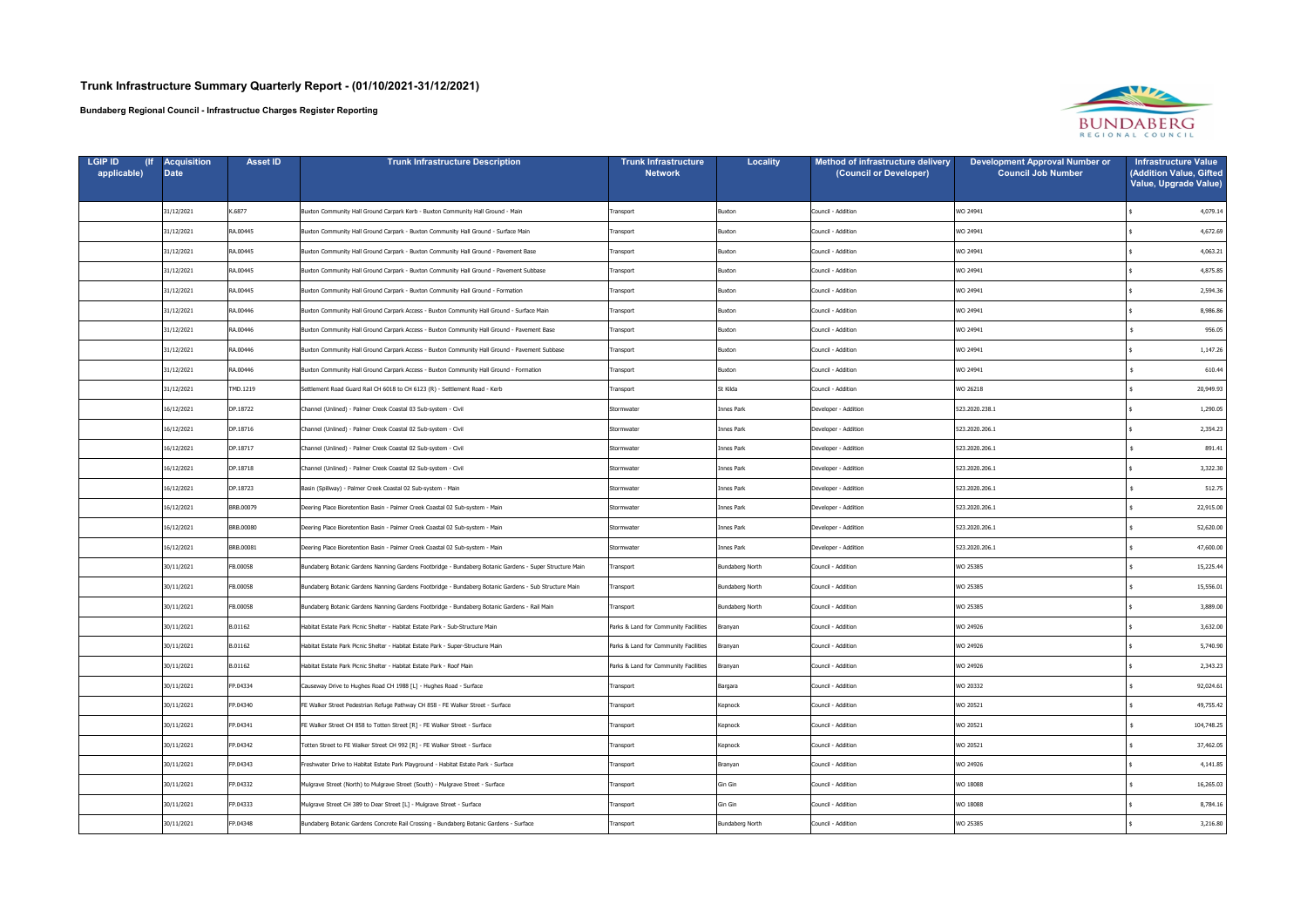| <b>LGIP ID</b><br>applicable) | <b>Acquisition</b><br><b>Date</b> | <b>Asset ID</b> | <b>Trunk Infrastructure Description</b>                                                                | Trunk Infrastructure<br><b>Network</b> | Locality        | Method of infrastructure delivery<br>(Council or Developer) | <b>Development Approval Number or</b><br><b>Council Job Number</b> | <b>Infrastructure Value</b><br>(Addition Value, Gifted<br>Value, Upgrade Value) |
|-------------------------------|-----------------------------------|-----------------|--------------------------------------------------------------------------------------------------------|----------------------------------------|-----------------|-------------------------------------------------------------|--------------------------------------------------------------------|---------------------------------------------------------------------------------|
|                               | 30/11/2021                        | K.6862          | Hughes Road CH 1784 to CH 1957 [L] - Hughes Road - Main                                                | Transport                              | Bargara         | Council - Addition                                          | WO 20332                                                           | 36,342.12                                                                       |
|                               | 30/11/2021                        | K.6863          | Mulgrave Street (N) to Mulgrave Street (S) - Dear Street - Main                                        | Transport                              | Gin Gin         | Council - Addition                                          | WO 18088                                                           | 13,308.72                                                                       |
|                               | 30/11/2021                        | K.6866          | Mulgrave Street to Dear Street [R] - Mulgrave Street - Main                                            | Transport                              | Gin Gin         | Council - Addition                                          | WO 18088                                                           | 18,112.41                                                                       |
|                               | 30/11/2021                        | K.6867          | Dear Street CH 87 to Mulgrave Street [R] - Dear Street - Main                                          | Transport                              | Gin Gin         | Council - Addition                                          | WO 18088                                                           | 15,940.40                                                                       |
|                               | 30/11/2021                        | K.6868          | Dear Street to Milden Street (Gin Gin Apex Park Carpark) [R] - Mulgrave Street - Main                  | Transport                              | Gin Gin         | Council - Addition                                          | WO 18088                                                           | 56,710.01                                                                       |
|                               | 30/11/2021                        | K.6869          | Mulgrave Street CH 178 to CH 245 (S Bound)[R] - Mulgrave Street - Main                                 | Transport                              | Gin Gin         | Council - Addition                                          | WO 18088                                                           | 22,255.64                                                                       |
|                               | 30/11/2021                        | K.6870          | Mulgrave Street CH 265 to CH 345 (S Bound)[R] - Mulgrave Street - Main                                 | Transport                              | Gin Gin         | Council - Addition                                          | WO 18088                                                           | 27,309.18                                                                       |
|                               | 30/11/2021                        | K.6871          | Dears Street to Mulgrave Street CH 688 [L] - Mulgrave Street - Main                                    | Transport                              | Gin Gin         | Council - Addition                                          | WO 18088                                                           | 15,963.82                                                                       |
|                               | 30/11/2021                        | OS.01013        | Causeway Dr/Hughes Rd Footpath Retaining Wall [L] - Hughes Road - Main                                 | Transport                              | Bargara         | Council - Addition                                          | WO 20332                                                           | 24,838.60                                                                       |
|                               | 30/11/2021                        | OS.01014        | Gin Gin Apex Park Playground (N) - Gin Gin Apex Park - Main                                            | Parks & Land for Community Facilities  | Gin Gin         | Council - Addition                                          | WO 26228                                                           | 14,707.55                                                                       |
|                               | 30/11/2021                        | OS.01015        | Habitat Estate Park Playground - Habitat Estate Park - Main                                            | Parks & Land for Community Facilities  | Branyan         | Council - Addition                                          | WO 24926                                                           | 49,590.59                                                                       |
|                               | 30/11/2021                        | OS.01016        | Bundaberg Botanic Gardens Playground Fencing - Bundaberg Botanic Gardens - Main                        | Parks & Land for Community Facilities  | Bundaberg North | Council - Addition                                          | WO 19532                                                           | 119,627.05                                                                      |
|                               | 30/11/2021                        | OS.01017        | Bundaberg Botanic Gardens Playground Front Fence Decorative Feature - Bundaberg Botanic Gardens - Main | Parks & Land for Community Facilities  | Bundaberg North | Council - Addition                                          | WO 19532                                                           | 23,000.00                                                                       |
|                               | 30/11/2021                        | OS.01018        | Bundaberg Botanic Gardens Playground Side Fence Decorative Feature - Bundaberg Botanic Gardens - Main  | Parks & Land for Community Facilities  | Bundaberg North | Council - Addition                                          | WO 19532                                                           | 12,000.00                                                                       |
|                               | 30/11/2021                        | RA.00438        | Milden St to Dear St - On St Parking [Nth Bnd] - Mulgrave Street - Surface Main                        | Transport                              | Gin Gin         | Council - Addition                                          | WO 18088                                                           | 47,724.13                                                                       |
|                               | 30/11/2021                        | RA.00438        | Milden St to Dear St - On St Parking [Nth Bnd] - Mulgrave Street - Pavement Base                       | Transport                              | Gin Gin         | Council - Addition                                          | WO 18088                                                           | 41,499.25                                                                       |
|                               | 30/11/2021                        | RA.00438        | Milden St to Dear St - On St Parking [Nth Bnd] - Mulgrave Street - Pavement Subbase                    | Transport                              | Gin Gin         | Council - Addition                                          | WO 18088                                                           | 33,199.40                                                                       |
|                               | 30/11/2021                        | RA.00439        | Gin Gin Apex Park (Mulgrave Street N Bound) - Gin Gin Apex Park - Surface Main                         | Transport                              | Gin Gin         | Council - Addition                                          | WO 18088                                                           | 93,908.78                                                                       |
|                               | 30/11/2021                        | RA.00439        | Gin Gin Apex Park (Mulgrave Street N Bound) - Gin Gin Apex Park - Pavement Base                        | Transport                              | Gin Gin         | Council - Addition                                          | WO 18088                                                           | 81,659.81                                                                       |
|                               | 30/11/2021                        | RA.00439        | Gin Gin Apex Park (Mulgrave Street N Bound) - Gin Gin Apex Park - Pavement Subbase                     | Transport                              | Gin Gin         | Council - Addition                                          | WO 18088                                                           | 65,327.85                                                                       |
|                               | 30/11/2021                        | RA.00439        | Gin Gin Apex Park (Mulgrave Street N Bound) - Gin Gin Apex Park - Formation                            | Transport                              | Gin Gin         | Council - Addition                                          | WO 18088                                                           | 77,127.69                                                                       |
|                               | 30/11/2021                        | RA.00440        | Gin Gin Apex Park (Mulgrave Street S Bound) - Gin Gin Apex Park - Surface Main                         | Transport                              | Gin Gin         | Council - Addition                                          | WO 18088                                                           | 80,763.92                                                                       |
|                               | 30/11/2021                        | RA.00440        | Gin Gin Apex Park (Mulgrave Street S Bound) - Gin Gin Apex Park - Pavement Base                        | I ransport                             | Gin Gin         | Council - Addition                                          | <b>WO 18088</b>                                                    | 70,229.50                                                                       |
|                               | 30/11/2021                        | RA.00440        | Gin Gin Apex Park (Mulgrave Street S Bound) - Gin Gin Apex Park - Pavement Subbase                     | Transport                              | Gin Gin         | Council - Addition                                          | WO 18088                                                           | 56,183.60                                                                       |
|                               | 30/11/2021                        | RA.00440        | Gin Gin Apex Park (Mulgrave Street S Bound) - Gin Gin Apex Park - Formation                            | Transport                              | Gin Gin         | Council - Addition                                          | WO 18088                                                           | 66,331.76                                                                       |
|                               | 30/11/2021                        | RA.00444        | Monduran Road Culvert CH 30656 Concrete Batters - Monduran Road - Surface Main                         | Transport                              | Monduran        | Council - Addition                                          | WO 20348                                                           | 192,032.39                                                                      |
|                               | 30/11/2021                        | RD.12896        | Monduran Road CH 30538 to CH 30650 - Monduran Road - Surface Main                                      | Transport                              | Monduran        | Council - Addition                                          | WO 20348                                                           | 6,282.48                                                                        |
|                               | 30/11/2021                        | RD.12896        | Monduran Road CH 30538 to CH 30650 - Monduran Road - Pavement Base                                     | Transport                              | Monduran        | Council - Addition                                          | WO 20348                                                           | 43,192.05                                                                       |
|                               | 30/11/2021                        | RD.12896        | Monduran Road CH 30538 to CH 30650 - Monduran Road - Pavement Subbase                                  | Transport                              | Monduran        | Council - Addition                                          | WO 20348                                                           | 73,622.81                                                                       |
|                               | 30/11/2021                        | RD.12896        | Monduran Road CH 30538 to CH 30650 - Monduran Road - Formation                                         | Transport                              | Monduran        | Council - Addition                                          | WO 20348                                                           | 37,086.26                                                                       |
|                               | 30/11/2021                        | RD.12902        | Monduran Road CH 30650 to CH 30662 - Monduran Road - Surface Main                                      | Transport                              | Monduran        | Council - Addition                                          | WO 20348                                                           | 24,907.84                                                                       |
|                               | 30/11/2021                        | RD.12902        | Monduran Road CH 30650 to CH 30662 - Monduran Road - Pavement Base                                     | Transport                              | Monduran        | Council - Addition                                          | WO 20348                                                           | 34,248.28                                                                       |

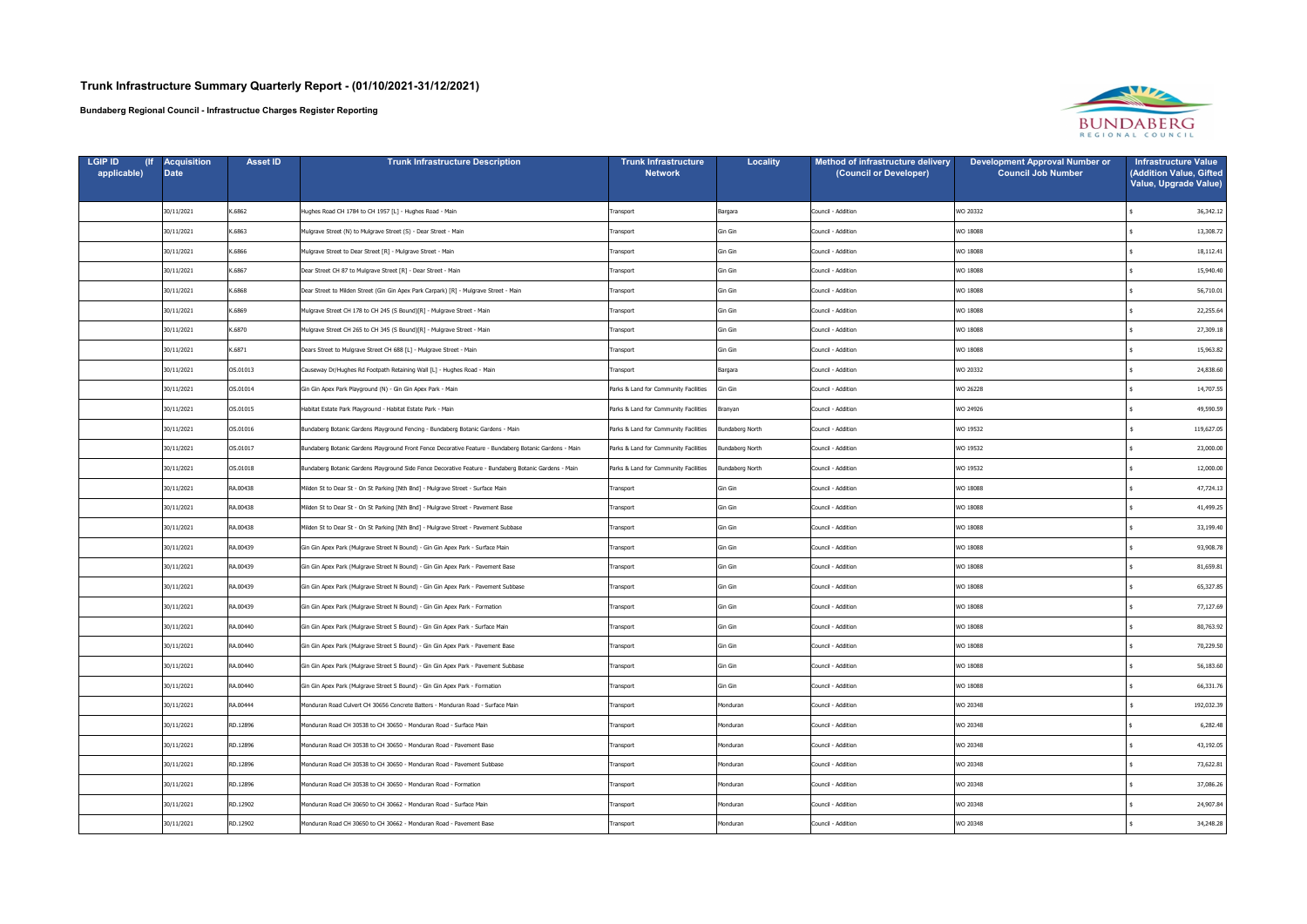| <b>LGIP ID</b><br>applicable) | <b>Acquisition</b><br><b>Date</b> | <b>Asset ID</b> | <b>Trunk Infrastructure Description</b>                                                 | <b>Trunk Infrastructure</b><br><b>Network</b> | <b>Locality</b> | Method of infrastructure delivery<br>(Council or Developer) | <b>Development Approval Number or</b><br><b>Council Job Number</b> | <b>Infrastructure Value</b><br>(Addition Value, Gifted<br>Value, Upgrade Value) |
|-------------------------------|-----------------------------------|-----------------|-----------------------------------------------------------------------------------------|-----------------------------------------------|-----------------|-------------------------------------------------------------|--------------------------------------------------------------------|---------------------------------------------------------------------------------|
|                               | 30/11/2021                        | RD.12903        | Monduran Road CH 30662 to CH 30830 - Monduran Road - Surface Main                       | Transport                                     | Monduran        | Council - Addition                                          | WO 20348                                                           | 8,576.89                                                                        |
|                               | 30/11/2021                        | RD.12903        | Monduran Road CH 30662 to CH 30830 - Monduran Road - Pavement Base                      | Transport                                     | Monduran        | Council - Addition                                          | WO 20348                                                           | 58,966.14                                                                       |
|                               | 30/11/2021                        | RD.12903        | Monduran Road CH 30662 to CH 30830 - Monduran Road - Pavement Subbase                   | Transport                                     | Monduran        | Council - Addition                                          | WO 20348                                                           | 100,510.47                                                                      |
|                               | 30/11/2021                        | RD.12903        | Monduran Road CH 30662 to CH 30830 - Monduran Road - Formation                          | Transport                                     | Monduran        | Council - Addition                                          | WO 20348                                                           | 50,630.48                                                                       |
|                               | 30/11/2021                        | DP.18646        | Channel (Lined) - Moneys Creek Coastal 04 Sub-system - Main                             | Stormwater                                    | Bargara         | Council - Addition                                          | WO 20332                                                           | 3,110.90                                                                        |
|                               | 30/11/2021                        | DP.18646        | Channel (Lined) - Moneys Creek Coastal 04 Sub-system - Civil                            | Stormwater                                    | Bargara         | Council - Addition                                          | WO 20332                                                           | 303.02                                                                          |
|                               | 30/11/2021                        | DP.18651        | Drainage Conduit (Pipe) - Gin Gin Creek 02 Sub-system - Main                            | Stormwater                                    | Gin Gin         | Council - Addition                                          | WO 18088                                                           | 32,104.42                                                                       |
|                               | 30/11/2021                        | DP.18652        | Drainage Conduit (Pipe) - Gin Gin Creek 02 Sub-system - Main                            | Stormwater                                    | Gin Gin         | Council - Addition                                          | WO 18088                                                           | 31,974.68                                                                       |
|                               | 30/11/2021                        | DP.18653        | Drainage Conduit (Pipe) - Gin Gin Creek 02 Sub-system - Main                            | Stormwater                                    | Gin Gin         | Council - Addition                                          | WO 18088                                                           | 77,374.35                                                                       |
|                               | 30/11/2021                        | DP.18654        | Drainage Conduit (Pipe) - Gin Gin Creek 02 Sub-system - Main                            | Stormwater                                    | Gin Gin         | Council - Addition                                          | WO 18088                                                           | 77,387.93                                                                       |
|                               | 30/11/2021                        | DP.18655        | Drainage Conduit (Pipe) - Gin Gin Creek 02 Sub-system - Main                            | Stormwater                                    | Gin Gin         | Council - Addition                                          | WO 18088                                                           | 308,318.75                                                                      |
|                               | 30/11/2021                        | DP.18707        | Drainage Conduit (Pipe) - Gin Gin Creek 02 Sub-system - Main                            | Stormwater                                    | Gin Gin         | Council - Addition                                          | WO 18088                                                           | 14,809.21                                                                       |
|                               | 30/11/2021                        | DP.18641        | Channel (Unlined) - Branyan 01 Sub-system - Civil                                       | Stormwater                                    | Branyan         | Developer - Addition                                        | 523.2020.213.1                                                     | 1,204.38                                                                        |
|                               | 30/11/2021                        | DP.18642        | Channel (Unlined) - Branyan 01 Sub-system - Civil                                       | Stormwater                                    | Branyan         | Developer - Addition                                        | 523.2020.213.1                                                     | 290.51                                                                          |
|                               | 30/11/2021                        | DPT.16689       | Endwall (Outlet) - Gin Gin Creek 02 Sub-system - Main                                   | Stormwater                                    | Gin Gin         | Council - Addition                                          | WO 18088                                                           | 7,620.21                                                                        |
|                               | 30/11/2021                        | DPT.16690       | Access Chamber - Gin Gin Creek 02 Sub-system - Main                                     | Stormwater                                    | Gin Gin         | Council - Addition                                          | WO 18088                                                           | 18,896.06                                                                       |
|                               | 30/11/2021                        | DPT.16691       | Access Chamber - Gin Gin Creek 02 Sub-system - Main                                     | Stormwater                                    | Gin Gin         | Council - Addition                                          | WO 18088                                                           | 18,896.06                                                                       |
|                               | 30/11/2021                        | DPT.16692       | Access Chamber - Gin Gin Creek 02 Sub-system - Main                                     | Stormwater                                    | Gin Gin         | Council - Addition                                          | WO 18088                                                           | 13,412.60                                                                       |
|                               | 30/11/2021                        | TMD.1209        | FE Walker Street Pedestrian Refuge Blister Islands CH 858 - FE Walker Street - Kerb     | Transport                                     | Kepnock         | Council - Addition                                          | WO 20521                                                           | 22,300.55                                                                       |
|                               | 30/11/2021                        | TMD.1209        | FE Walker Street Pedestrian Refuge Blister Islands CH 858 - FE Walker Street - Infill   | Transport                                     | Kepnock         | Council - Addition                                          | WO 20521                                                           | 8,197.38                                                                        |
|                               | 30/11/2021                        | TMD.1210        | FE Walker Street Pedestrian Refuge Splitter Islands CH 859 - FE Walker Street - Kerb    | Transport                                     | Kepnock         | Council - Addition                                          | WO 20521                                                           | 14,342.42                                                                       |
|                               | 30/11/2021                        | TMD.1210        | FE Walker Street Pedestrian Refuge Splitter Islands CH 859 - FE Walker Street - Infill  | Transport                                     | Kepnock         | Council - Addition                                          | WO 20521                                                           | 9,310.96                                                                        |
|                               | 30/11/2021                        | MD.1207         | Mulgrave Street (North Bound) Splitter Islands - Mulgrave Street (North Bound) - Kerb   | Transport                                     | Gin Gin         | Council - Addition                                          | WO 18088                                                           | 97,120.08                                                                       |
|                               | 30/11/2021                        | TMD.1207        | Mulgrave Street (North Bound) Splitter Islands - Mulgrave Street (North Bound) - Infill | Transport                                     | Gin Gin         | Council - Addition                                          | WO 18088                                                           | 53,055.19                                                                       |
|                               | 30/11/2021                        | TMD.1208        | Mulgrave Street (South Bound) Splitter Islands - Mulgrave Street (South Bound) - Kerb   | Transport                                     | Gin Gin         | Council - Addition                                          | WO 18088                                                           | 44,098.36                                                                       |
|                               | 30/11/2021                        | TMD.1208        | Mulgrave Street (South Bound) Splitter Islands - Mulgrave Street (South Bound) - Infill | Transport                                     | Gin Gin         | Council - Addition                                          | WO 18088                                                           | 45,412.33                                                                       |
|                               | 30/11/2021                        | TMD.1217        | Monduran Road Culvert CH 30656 Guard Rail (L) - Monduran Road - Kerb                    | Transport                                     | Monduran        | Council - Addition                                          | WO 20348                                                           | 51,270.75                                                                       |
|                               | 30/11/2021                        | TMD.1218        | Monduran Road Culvert CH 30656 Guard Rail (R) - Monduran Road - Kerb                    | Transport                                     | Monduran        | Council - Addition                                          | WO 20348                                                           | 50,365.97                                                                       |
|                               | 19/11/2021                        | DP.18729        | Drainage Conduit (Pipe) - Bundaberg Creek No.1 Channel (05 Sub-system) - Main           | Stormwater                                    | Ashfield        | Developer - Addition                                        | 523.2020.193.1                                                     | 56,312.16                                                                       |
|                               | 19/11/2021                        | DP.18730        | Drainage Conduit (Pipe) - Bundaberg Creek No.1 Channel (05 Sub-system) - Main           | Stormwater                                    | Ashfield        | Developer - Addition                                        | 523.2020.193.1                                                     | 10,501.58                                                                       |
|                               | 19/11/2021                        | DP.18731        | Drainage Conduit (Pipe) - Bundaberg Creek No.1 Channel (05 Sub-system) - Main           | Stormwater                                    | Ashfield        | Developer - Addition                                        | 523.2020.193.1                                                     | 22,844.32                                                                       |
|                               | 19/11/2021                        | DP.18732        | Drainage Conduit (Pipe) - Bundaberg Creek No.1 Channel (05 Sub-system) - Main           | Stormwater                                    | Ashfield        | Developer - Addition                                        | 523.2020.193.1                                                     | 12,717.94                                                                       |

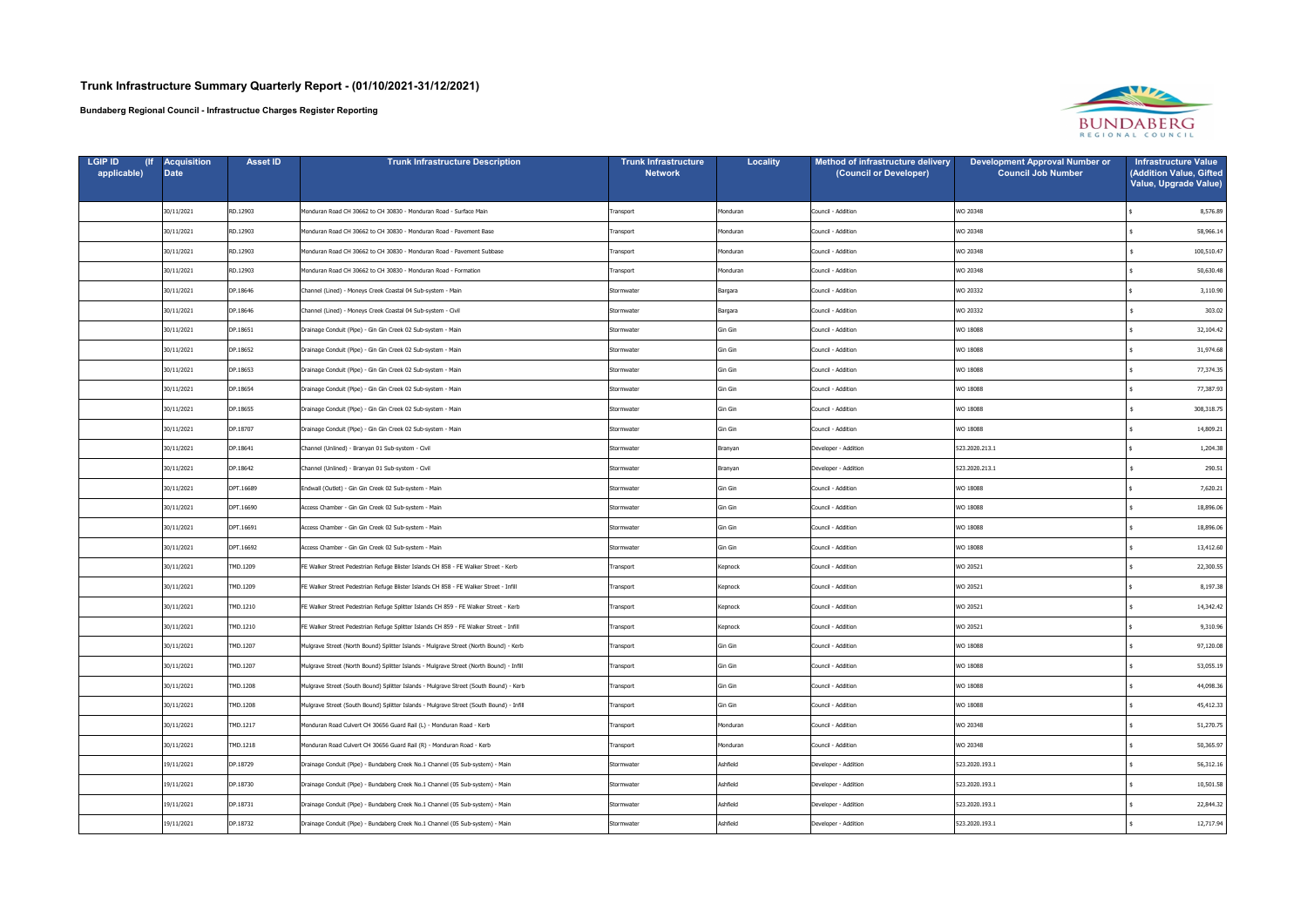| <b>LGIP ID</b><br>applicable) | <b>Acquisition</b><br><b>Date</b> | <b>Asset ID</b> | <b>Trunk Infrastructure Description</b>                                       | <b>Trunk Infrastructure</b><br><b>Network</b> | <b>Locality</b> | Method of infrastructure delivery<br>(Council or Developer) | <b>Development Approval Number or</b><br><b>Council Job Number</b> | <b>Infrastructure Value</b><br>(Addition Value, Gifted<br>Value, Upgrade Value) |
|-------------------------------|-----------------------------------|-----------------|-------------------------------------------------------------------------------|-----------------------------------------------|-----------------|-------------------------------------------------------------|--------------------------------------------------------------------|---------------------------------------------------------------------------------|
|                               | 19/11/2021                        | DP.18733        | Drainage Conduit (Pipe) - Bundaberg Creek No.1 Channel (05 Sub-system) - Main | Stormwater                                    | Ashfield        | Developer - Addition                                        | 523.2020.193.1                                                     | 87,120.10                                                                       |
|                               | 19/11/2021                        | DP.18734        | Drainage Conduit (Pipe) - Bundaberg Creek No.1 Channel (05 Sub-system) - Main | Stormwater                                    | Ashfield        | Developer - Addition                                        | 523.2020.193.1                                                     | 32,516.10                                                                       |
|                               | 19/11/2021                        | DPT.16771       | Endwall (Outlet) - Bundaberg Creek No.1 Channel (05 Sub-system) - Main        | Stormwater                                    | Ashfield        | Developer - Addition                                        | 523.2020.193.1                                                     | 2,340.00                                                                        |
|                               | 19/11/2021                        | DPT.16772       | Pit (Kerb Inlet) - Bundaberg Creek No.1 Channel (05 Sub-system) - Main        | Stormwater                                    | Ashfield        | Developer - Addition                                        | 523.2020.193.1                                                     | 4,600.00                                                                        |
|                               | 19/11/2021                        | DPT.16773       | Pit (Kerb Inlet) - Bundaberg Creek No.1 Channel (05 Sub-system) - Main        | Stormwater                                    | Ashfield        | Developer - Addition                                        | 523.2020.193.1                                                     | 2,910.00                                                                        |
|                               | 19/11/2021                        | DPT.16774       | Pit (Kerb Inlet) - Bundaberg Creek No.1 Channel (05 Sub-system) - Main        | Stormwater                                    | Ashfield        | Developer - Addition                                        | 523.2020.193.1                                                     | 8,300.00                                                                        |
|                               | 19/11/2021                        | DPT.16775       | Pit (Kerb Inlet) - Bundaberg Creek No.1 Channel (05 Sub-system) - Main        | Stormwater                                    | Ashfield        | Developer - Addition                                        | 523.2020.193.1                                                     | 6,870.00                                                                        |
|                               | 19/11/2021                        | DPT.16776       | Access Chamber - Bundaberg Creek No.1 Channel (05 Sub-system) - Main          | Stormwater                                    | Ashfield        | Developer - Addition                                        | 523.2020.193.1                                                     | 6,940.00                                                                        |
|                               | 19/11/2021                        | DPT.16777       | Pit (Kerb Inlet) - Bundaberg Creek No.1 Channel (05 Sub-system) - Main        | Stormwater                                    | Ashfield        | Developer - Addition                                        | 523.2020.193.1                                                     | 4,670.00                                                                        |
|                               | 5/11/2021                         | L.01621         | Cheshire Place - Cheshire Place - Land                                        | Stormwater                                    | Gooburrum       | Developer - Addition                                        |                                                                    | 10,000.00                                                                       |
|                               | 5/11/2021                         | L.01622         | Cheshire Place - Cheshire Place - Land                                        | Stormwater                                    | Gooburrum       | Developer - Addition                                        |                                                                    | 2,500.00                                                                        |
|                               | 2/11/2021                         | SMH.14065       | Sewer Gravity Maintenance Hole - Sutherland Road - No.2 Main Sewer - Main     | Sewerage                                      | Branyan         | Developer - Addition                                        | 523.2018.60.1                                                      | 4,724.30                                                                        |
|                               | 2/11/2021                         | SMH.14066       | Sewer Gravity Maintenance Hole - Sutherland Road - No.2 Main Sewer - Main     | Sewerage                                      | Branyan         | Developer - Addition                                        | 523.2018.60.1                                                      | 4,724.30                                                                        |
|                               | 2/11/2021                         | SMH.14067       | Sewer Gravity Maintenance Hole - Sutherland Road - No.2 Main Sewer - Main     | Sewerage                                      | Branyan         | Developer - Addition                                        | 523.2018.60.1                                                      | 3,835.02                                                                        |
|                               | 2/11/2021                         | SMH.14068       | Sewer Gravity Maintenance Hole - Sutherland Road - No.2 Main Sewer - Main     | Sewerage                                      | Branyan         | Developer - Addition                                        | 523.2018.60.1                                                      | 3,835.02                                                                        |
|                               | 2/11/2021                         | SMH.14069       | Sewer Gravity Maintenance Hole - Sutherland Road - No.2 Main Sewer - Main     | Sewerage                                      | Branyan         | Developer - Addition                                        | 523.2018.60.1                                                      | 3,835.02                                                                        |
|                               | 2/11/2021                         | SMH.14070       | Sewer Gravity Maintenance Hole - Sutherland Road - No.2 Main Sewer - Main     | Sewerage                                      | Branyan         | Developer - Addition                                        | 523.2018.60.1                                                      | 4,724.30                                                                        |
|                               | 2/11/2021                         | SMH.14071       | Sewer Gravity Maintenance Hole - Sutherland Road - No.2 Main Sewer - Main     | Sewerage                                      | Branyan         | Developer - Addition                                        | 523.2018.60.1                                                      | 4,724.30                                                                        |
|                               | 2/11/2021                         | SMH.14072       | Sewer Gravity Maintenance Hole - Sutherland Road - No.2 Main Sewer - Main     | Sewerage                                      | Branyan         | Developer - Addition                                        | 523.2018.60.1                                                      | 4,724.30                                                                        |
|                               | 2/11/2021                         | SMH.14073       | Sewer Gravity Maintenance Hole - Sutherland Road - No.2 Main Sewer - Main     | Sewerage                                      | Branyan         | Developer - Addition                                        | 523.2018.60.1                                                      | 3,835.02                                                                        |
|                               | 2/11/2021                         | SMH.14074       | Sewer Gravity Maintenance Hole - Sutherland Road - No.2 Main Sewer - Main     | Sewerage                                      | Branyan         | Developer - Addition                                        | 523.2018.60.1                                                      | 4,724.30                                                                        |
|                               | 2/11/2021                         | SMH.14075       | Sewer Gravity Maintenance Hole - Sutherland Road - No.2 Main Sewer - Main     | Sewerage                                      | Branyan         | Developer - Addition                                        | 523.2018.60.1                                                      | 6,371.93                                                                        |
|                               | 2/11/2021                         | SMH.14076       | Sewer Gravity Maintenance Hole - Sutherland Road - No.2 Main Sewer - Main     | Sewerage                                      | Branyan         | Developer - Addition                                        | 523.2018.60.1                                                      | 6,371.93                                                                        |
|                               | 2/11/2021                         | SMH.14077       | Sewer Gravity Maintenance Hole - Sutherland Road - No.2 Main Sewer - Main     | Sewerage                                      | Branyan         | Developer - Addition                                        | 523.2018.60.1                                                      | 6,371.93                                                                        |
|                               | 2/11/2021                         | SMH.14078       | Sewer Gravity Maintenance Hole - Sutherland Road - No.2 Main Sewer - Main     | Sewerage                                      | Branyan         | Developer - Addition                                        | 523.2018.60.1                                                      | 6,371.93                                                                        |
|                               | 2/11/2021                         | SMH.14079       | Sewer Gravity Maintenance Hole - Sutherland Road - No.2 Main Sewer - Main     | Sewerage                                      | Branyan         | Developer - Addition                                        | 523.2018.60.1                                                      | 6,371.93                                                                        |
|                               | 2/11/2021                         | SMH.14080       | Sewer Gravity Maintenance Hole - Sutherland Road - No.2 Main Sewer - Main     | Sewerage                                      | Branyan         | Developer - Addition                                        | 523.2018.60.1                                                      | 4,724.30                                                                        |
|                               | 2/11/2021                         | SMH.14081       | Sewer Gravity Maintenance Hole - Sutherland Road - No.2 Main Sewer - Main     | Sewerage                                      | Branyan         | Developer - Addition                                        | 523.2018.60.1                                                      | 4,724.30                                                                        |
|                               | 2/11/2021                         | SP.12334        | Sewer Gravity Main Pipe - Sutherland Road - No.2 Main Sewer - Main            | Sewerage                                      | Branyan         | Developer - Addition                                        | 523.2018.60.1                                                      | 15,723.18                                                                       |
|                               | 2/11/2021                         | SP.12335        | Sewer Gravity Main Pipe - Sutherland Road - No.2 Main Sewer - Main            | Sewerage                                      | Branyan         | Developer - Addition                                        | 523.2018.60.1                                                      | 26,462.46                                                                       |
|                               | 2/11/2021                         | SP.12336        | Sewer Gravity Main Pipe - Sutherland Road - No.2 Main Sewer - Main            | Sewerage                                      | Branyan         | Developer - Addition                                        | 523.2018.60.1                                                      | 26,473.43                                                                       |
|                               | 2/11/2021                         | SP.12337        | Sewer Gravity Main Pipe - Sutherland Road - No.2 Main Sewer - Main            | Sewerage                                      | Branyan         | Developer - Addition                                        | 523.2018.60.1                                                      | 29,441.83                                                                       |

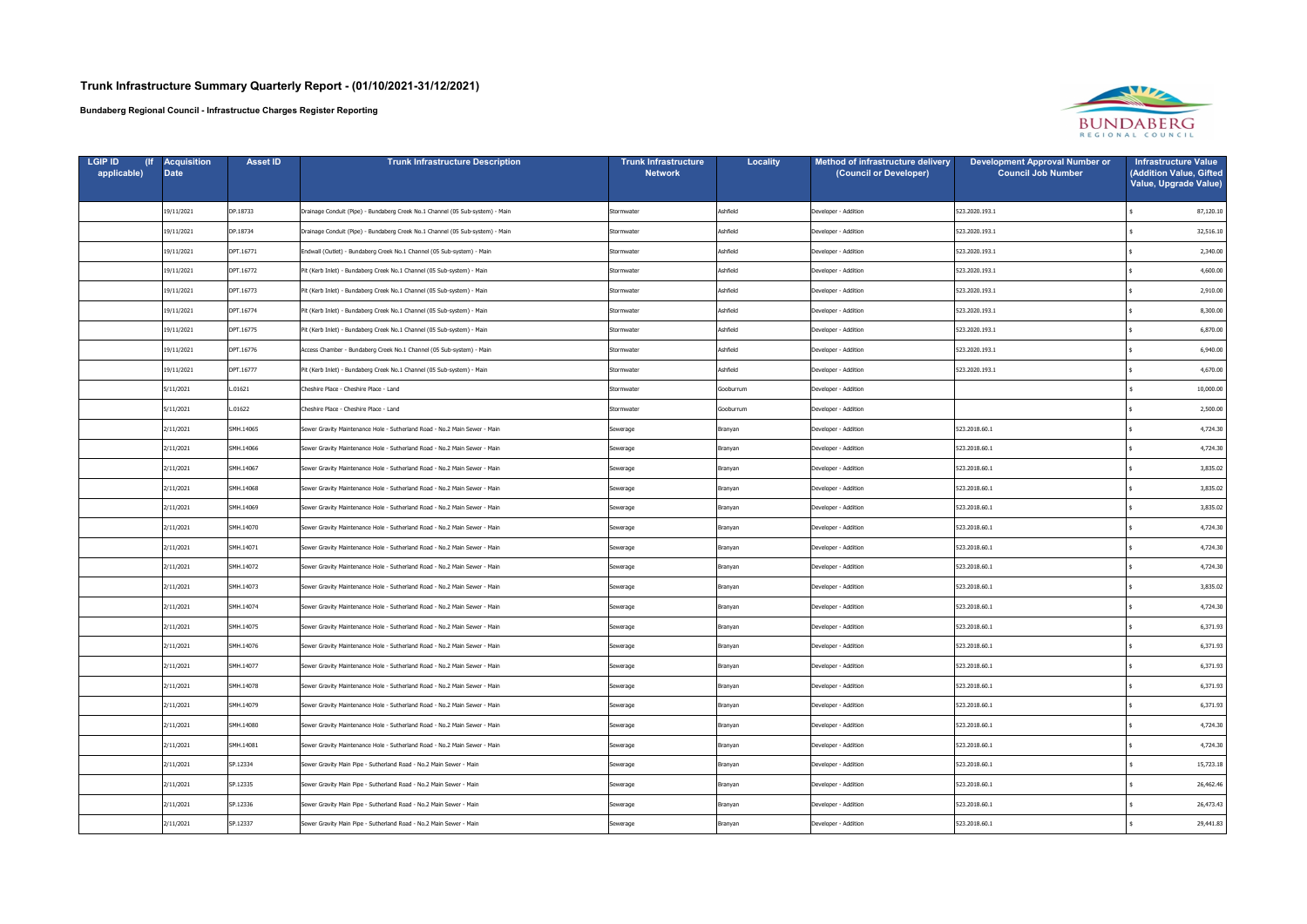| <b>LGIP ID</b><br>applicable) | <b>Acquisition</b><br><b>Date</b> | <b>Asset ID</b> | <b>Trunk Infrastructure Description</b>                                                                                       | <b>Trunk Infrastructure</b><br><b>Network</b> | <b>Locality</b>       | Method of infrastructure delivery<br>(Council or Developer) | <b>Development Approval Number or</b><br><b>Council Job Number</b> | <b>Infrastructure Value</b><br>(Addition Value, Gifted<br>Value, Upgrade Value) |
|-------------------------------|-----------------------------------|-----------------|-------------------------------------------------------------------------------------------------------------------------------|-----------------------------------------------|-----------------------|-------------------------------------------------------------|--------------------------------------------------------------------|---------------------------------------------------------------------------------|
|                               | 2/11/2021                         | SP.12338        | Sewer Gravity Main Pipe - Sutherland Road - No.2 Main Sewer - Main                                                            | Sewerage                                      | Branyan               | Developer - Addition                                        | 523.2018.60.1                                                      | 15,599.24                                                                       |
|                               | 2/11/2021                         | SP.12339        | Sewer Gravity Main Pipe - Sutherland Road - No.2 Main Sewer - Main                                                            | Sewerage                                      | Branyan               | Developer - Addition                                        | 523.2018.60.1                                                      | 33,756.23                                                                       |
|                               | 2/11/2021                         | SP.12340        | Sewer Gravity Main Pipe - Sutherland Road - No.2 Main Sewer - Main                                                            | Sewerage                                      | Branyan               | Developer - Addition                                        | 523.2018.60.1                                                      | 19,398.14                                                                       |
|                               | 2/11/2021                         | SP.12341        | Sewer Gravity Main Pipe - Sutherland Road - No.2 Main Sewer - Main                                                            | Sewerage                                      | Branyan               | Developer - Addition                                        | 523.2018.60.1                                                      | 24,356.59                                                                       |
|                               | 2/11/2021                         | SP.12342        | Sewer Gravity Main Pipe - Sutherland Road - No.2 Main Sewer - Main                                                            | Sewerage                                      | Branyan               | Developer - Addition                                        | 523.2018.60.1                                                      | 23,501.08                                                                       |
|                               | 2/11/2021                         | SP.12343        | Sewer Gravity Main Pipe - Sutherland Road - No.2 Main Sewer - Main                                                            | Sewerage                                      | Branyan               | Developer - Addition                                        | 523.2018.60.1                                                      | 13,529.34                                                                       |
|                               | 2/11/2021                         | SP.12344        | Sewer Gravity Main Pipe - Sutherland Road - No.2 Main Sewer - Main                                                            | Sewerage                                      | Branyan               | Developer - Addition                                        | 523.2018.60.1                                                      | 34,087.03                                                                       |
|                               | 2/11/2021                         | SP.12345        | Sewer Gravity Main Pipe - Sutherland Road - No.2 Main Sewer - Main                                                            | Sewerage                                      | Branyan               | Developer - Addition                                        | 523.2018.60.1                                                      | 11,546.21                                                                       |
|                               | 2/11/2021                         | SP.12346        | Sewer Gravity Main Pipe - Sutherland Road - No.2 Main Sewer - Main                                                            | Sewerage                                      | Branyan               | Developer - Addition                                        | 523.2018.60.1                                                      | 31,525.28                                                                       |
|                               | 2/11/2021                         | SP.12347        | Sewer Gravity Main Pipe - Sutherland Road - No.2 Main Sewer - Main                                                            | Sewerage                                      | Branyan               | Developer - Addition                                        | 523.2018.60.1                                                      | 34,622.71                                                                       |
|                               | 2/11/2021                         | SP.12348        | Sewer Gravity Main Pipe - Sutherland Road - No.2 Main Sewer - Main                                                            | Sewerage                                      | Branyan               | Developer - Addition                                        | 523.2018.60.1                                                      | 29,827.06                                                                       |
|                               | 2/11/2021                         | SP.12349        | Sewer Gravity Main Pipe - Sutherland Road - No.2 Main Sewer - Main                                                            | Sewerage                                      | Branyan               | Developer - Addition                                        | 523.2018.60.1                                                      | 27,022.69                                                                       |
|                               | 2/11/2021                         | SP.12350        | Sewer Gravity Main Pipe - Sutherland Road - No.2 Main Sewer - Main                                                            | Sewerage                                      | Branyan               | Developer - Addition                                        | 523.2018.60.1                                                      | 24,826.90                                                                       |
|                               | 2/11/2021                         | DP.18603        | Channel (Unlined) - Branyan 01 Sub-system - Civil                                                                             | Stormwater                                    | Branyan               | Developer - Addition                                        | 523.2018.60.1                                                      | 5,432.92                                                                        |
|                               | 2/11/2021                         | DP.18604        | Channel (Unlined) - Branyan 01 Sub-system - Civil                                                                             | Stormwater                                    | Branyan               | Developer - Addition                                        | 523.2018.60.1                                                      | 2,459.68                                                                        |
|                               | 31/10/2021                        | CUL.05126       | Bargara Road Pathway Culvert CH 142 [L] - Bargara Road - Culvert Main                                                         | Transport                                     | Bundaberg East        | Council - Addition                                          | WO 24827 & WO 24839                                                | 44,333.30                                                                       |
|                               | 31/10/2021                        | CUL.05127       | Bargara Road Pathway Culvert CH 190 [L] - Bargara Road - Culvert Main                                                         | Transport                                     | Bundaberg East        | Council - Addition                                          | WO 24827 & WO 24839                                                | 1,427.07                                                                        |
|                               | 31/10/2021                        | CUL.05128       | Bargara Road Pathway Culvert CH 200 [L] - Bargara Road - Culvert Main                                                         | Transport                                     | Bundaberg East        | Council - Addition                                          | WO 24827 & WO 24839                                                | 129,564.15                                                                      |
|                               | 31/10/2021                        | CUL.05125       | Burrum Street Pathway Culvert CH 1022 - Burrum Street - Culvert Main                                                          | Transport                                     | Bundaberg West        | Council - Addition                                          | WO 24862                                                           | 5,642.23                                                                        |
|                               | 31/10/2021                        | FB.00057        | Burrum Street Footbridge - Burrum Street - Super Structure Main                                                               | Transport                                     | Bundaberg West        | Council - Addition                                          | WO 24862                                                           | 142,286.58                                                                      |
|                               | 31/10/2021                        | FB.00057        | Burrum Street Footbridge - Burrum Street - Sub Structure Main                                                                 | Transport                                     | Bundaberg West        | Council - Addition                                          | WO 24862                                                           | 21,867.87                                                                       |
|                               | 31/10/2021                        | FB.00057        | Burrum Street Footbridge - Burrum Street - Rail Main                                                                          | Transport                                     | <b>Bundaberg West</b> | Council - Addition                                          | WO 24862                                                           | 28,829.51                                                                       |
|                               | 31/10/2021                        | B.01150         | Marina Dr / Port Marina Bus Stop Shelter - Marina Dr / Port Marina Bus Stop - Super-Structure Main                            | Transport                                     | <b>Burnett Heads</b>  | Council - Addition                                          | WO 25269                                                           | 9,560.99                                                                        |
|                               | 31/10/2021                        | B.01150         | Marina Dr / Port Marina Bus Stop Shelter - Marina Dr / Port Marina Bus Stop - Roof Main                                       | Transport                                     | <b>Burnett Heads</b>  | Council - Addition                                          | WO 25269                                                           | 2,390.25                                                                        |
|                               | 31/10/2021                        | B.01149         | Woongarra Scenic Dr / Bargara Lakes Dr Bus Stop Shelter - Woongarra Scenic Dr / Bargara Lakes Dr Bus Stop - Super-Transport   |                                               | Bargara               | Council - Addition                                          | WO 25274 & WO 26135                                                | 9,560.99                                                                        |
|                               | 31/10/2021                        | B.01149         | Woongarra Scenic Dr / Bargara Lakes Dr Bus Stop Shelter - Woongarra Scenic Dr / Bargara Lakes Dr Bus Stop - Roof MTransport   |                                               | Bargara               | Council - Addition                                          | WO 25274 & WO 26135                                                | 2,390.25                                                                        |
|                               | 31/10/2021                        | B.01144         | Woongarra Scenic Dr / Rifle Range Rd Bus Stop Shelter - Woongarra Scenic Dr / Rifle Range Rd Bus Stop - Super-Struc Transport |                                               | Bargara               | Council - Addition                                          | WO 25271                                                           | 9,560.99                                                                        |
|                               | 31/10/2021                        | B.01144         | Woongarra Scenic Dr / Rifle Range Rd Bus Stop Shelter - Woongarra Scenic Dr / Rifle Range Rd Bus Stop - Roof Main Transport   |                                               | Bargara               | Council - Addition                                          | WO 25271                                                           | 2,390.25                                                                        |
|                               | 31/10/2021                        | B.01156         | Takalvan St / Woongarra St Bus Stop Shelter - Takalvan St / Woongarra St Bus Stop - Super-Structure Main                      | Transport                                     | <b>Bundaberg West</b> | Council - Addition                                          | WO 25272                                                           | 10,132.00                                                                       |
|                               | 31/10/2021                        | B.01156         | Takalvan St / Woongarra St Bus Stop Shelter - Takalvan St / Woongarra St Bus Stop - Roof Main                                 | Transport                                     | <b>Bundaberg West</b> | Council - Addition                                          | WO 25272                                                           | 2,533.00                                                                        |
|                               | 31/10/2021                        | B.01143         | Elliott Heads Kiosk Bus Stop Shelter - Elliott Heads Kiosk Bus Stop - Super-Structure Main                                    | Transport                                     | <b>Elliott Heads</b>  | Council - Addition                                          | WO 25273                                                           | 13,715.21                                                                       |
|                               | 31/10/2021                        | B.01143         | Elliott Heads Kiosk Bus Stop Shelter - Elliott Heads Kiosk Bus Stop - Roof Main                                               | Transport                                     | Elliott Heads         | Council - Addition                                          | WO 25273                                                           | 3,428.80                                                                        |

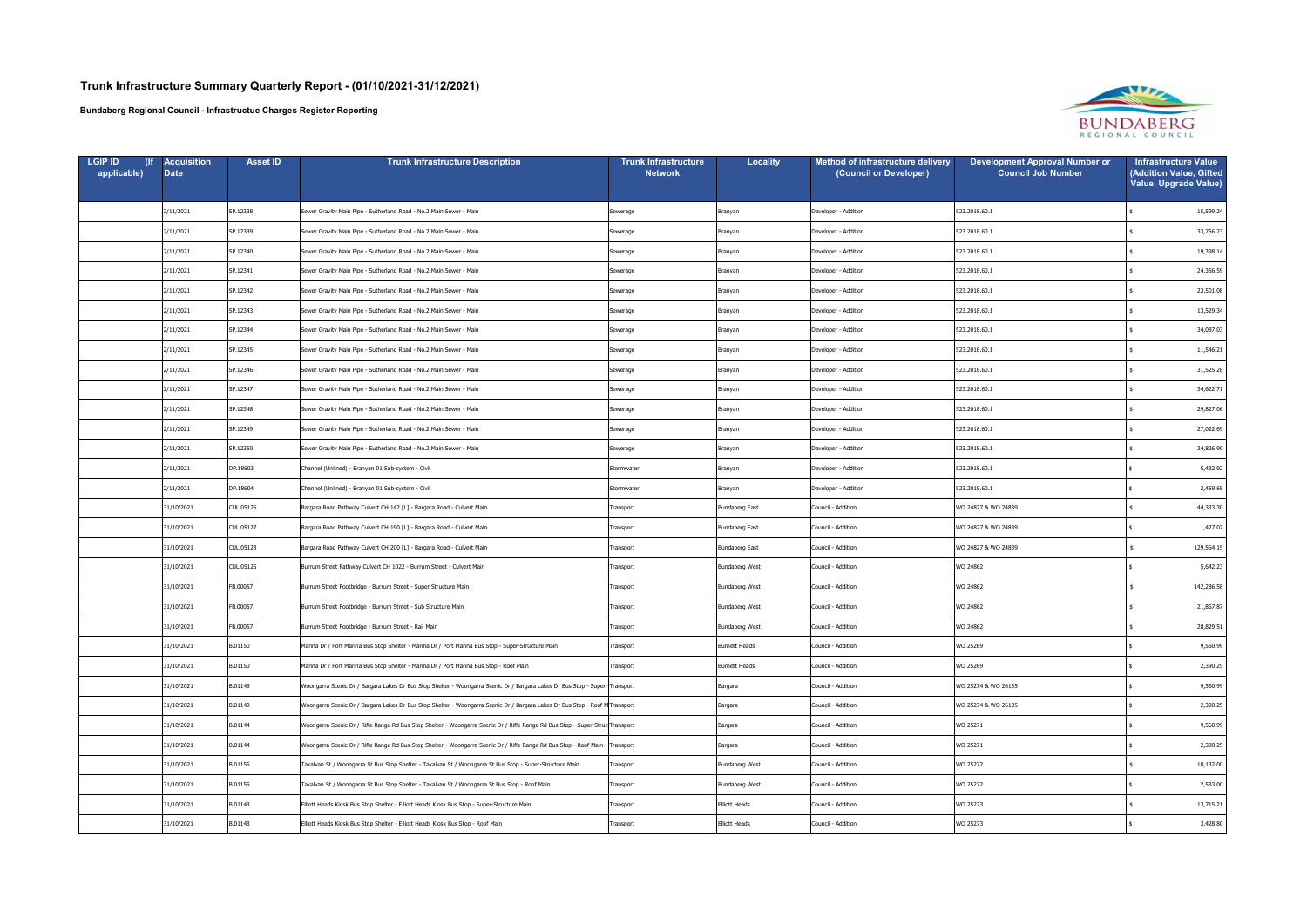| <b>LGIP ID</b><br>applicable) | Acquisition<br><b>Date</b> | <b>Asset ID</b> | <b>Trunk Infrastructure Description</b>                                                                                     | <b>Trunk Infrastructure</b><br><b>Network</b> | Locality              | Method of infrastructure delivery<br>(Council or Developer) | <b>Development Approval Number or</b><br><b>Council Job Number</b> | <b>Infrastructure Value</b><br>(Addition Value, Gifted<br>Value, Upgrade Value) |
|-------------------------------|----------------------------|-----------------|-----------------------------------------------------------------------------------------------------------------------------|-----------------------------------------------|-----------------------|-------------------------------------------------------------|--------------------------------------------------------------------|---------------------------------------------------------------------------------|
|                               | 31/10/2021                 | B.01155         | Rae St / Mt Perry Service Rd Bus Stop Shelter - Rae St / Mt Perry Service Rd Bus Stop - Super-Structure Main                | Transport                                     | Bundaberg North       | Council - Addition                                          | WO 25276                                                           | 9,560.99                                                                        |
|                               | 31/10/2021                 | B.01155         | Rae St / Mt Perry Service Rd Bus Stop Shelter - Rae St / Mt Perry Service Rd Bus Stop - Roof Main                           | Transport                                     | Bundaberg North       | Council - Addition                                          | WO 25276                                                           | 2,390.25                                                                        |
|                               | 31/10/2021                 | B.01151         | Princess St / Rum Distillery Bus Stop Shelter - Princess St / Rum Distillery Bus Stop - Super-Structure Main                | Transport                                     | Bundaberg East        | Council - Addition                                          | WO 25277                                                           | 7,252.00                                                                        |
|                               | 31/10/2021                 | B.01151         | Princess St / Rum Distillery Bus Stop Shelter - Princess St / Rum Distillery Bus Stop - Roof Main                           | Transport                                     | <b>Bundaberg East</b> | Council - Addition                                          | WO 25277                                                           | 1,813.00                                                                        |
|                               | 31/10/2021                 | B.01148         | Princess St / East End Shops Bus Stop Shelter - Princess St / East End Shops Bus Stop - Super-Structure Main                | Transport                                     | Bundaberg East        | Council - Addition                                          | WO 25278                                                           | 7,252.00                                                                        |
|                               | 31/10/2021                 | B.01148         | Princess St / East End Shops Bus Stop Shelter - Princess St / East End Shops Bus Stop - Roof Main                           | Transport                                     | <b>Bundaberg East</b> | Council - Addition                                          | WO 25278                                                           | 1,813.00                                                                        |
|                               | 31/10/2021                 | B.01147         | Bargara Rd / Bundaberg Brewed Drinks Bus Stop Shelter - Bargara Rd / Bundaberg Brewed Drinks Bus Stop - Super-Str Transport |                                               | Bundaberg East        | Council - Addition                                          | WO 25279                                                           | 7,252.00                                                                        |
|                               | 31/10/2021                 | B.01147         | Bargara Rd / Bundaberg Brewed Drinks Bus Stop Shelter - Bargara Rd / Bundaberg Brewed Drinks Bus Stop - Roof MairTransport  |                                               | Bundaberg East        | Council - Addition                                          | WO 25279                                                           | 1,813.00                                                                        |
|                               | 31/10/2021                 | B.01145         | Bargara Rd / Ring Rd Bus Stop Shelter - Bargara Rd / Ring Rd Bus Stop - Super-Structure Main                                | Transport                                     | Kalkie                | Council - Addition                                          | WO 25280                                                           | 16,253.87                                                                       |
|                               | 31/10/2021                 | B.01145         | Bargara Rd / Ring Rd Bus Stop Shelter - Bargara Rd / Ring Rd Bus Stop - Roof Main                                           | Transport                                     | Kalkie                | Council - Addition                                          | WO 25280                                                           | 4,063.47                                                                        |
|                               | 31/10/2021                 | B.01160         | Takalvan St / Woongarra St Bus Stop Shelter - Takalvan St / Woongarra St Bus Stop - Super-Structure Main                    | Transport                                     | <b>Bundaberg West</b> | Council - Addition                                          | WO 25281                                                           | 7,252.00                                                                        |
|                               | 31/10/2021                 | B.01160         | Takalvan St / Woongarra St Bus Stop Shelter - Takalvan St / Woongarra St Bus Stop - Roof Main                               | Transport                                     | <b>Bundaberg West</b> | Council - Addition                                          | WO 25281                                                           | 1,813.00                                                                        |
|                               | 31/10/2021                 | B.01140         | Innes Park Rd / Mary Fox St Bus Stop Shelter - Innes Park Rd / Mary Fox St Bus Stop - Super-Structure Main                  | Transport                                     | Innes Park            | Council - Addition                                          | WO 25851                                                           | 9,791.10                                                                        |
|                               | 31/10/2021                 | B.01140         | Innes Park Rd / Mary Fox St Bus Stop Shelter - Innes Park Rd / Mary Fox St Bus Stop - Roof Main                             | Transport                                     | Innes Park            | Council - Addition                                          | WO 25851                                                           | 2,447.77                                                                        |
|                               | 31/10/2021                 | B.01141         | Innes Park Rd / Carla Drive Bus Stop Shelter - Innes Park Rd / Carla Drive Bus Stop - Super-Structure Main                  | Transport                                     | Innes Park            | Council - Addition                                          | WO 25852                                                           | 9,560.99                                                                        |
|                               | 31/10/2021                 | B.01141         | Innes Park Rd / Carla Drive Bus Stop Shelter - Innes Park Rd / Carla Drive Bus Stop - Roof Main                             | Transport                                     | Innes Park            | Council - Addition                                          | WO 25852                                                           | 2,390.25                                                                        |
|                               | 31/10/2021                 | B.01141         | Innes Park Rd / Carla Drive Bus Stop Shelter - Innes Park Rd / Carla Drive Bus Stop - Fitouts & Fittings Main               | Transport                                     | Innes Park            | Council - Addition                                          | WO 25852                                                           | $\sim$                                                                          |
|                               | 31/10/2021                 | FP.04319        | Walker Street Supervised Crossing CH 2693 - Walker Street - Surface                                                         | Transport                                     | <b>Bundaberg West</b> | Council - Addition                                          | WO 24512                                                           | 14,655.28                                                                       |
|                               | 31/10/2021                 | FP.04315        | Mon Repos Road CH 1545 to CH 1571 [L] - Mon Repos Road - Surface                                                            | Transport                                     | Mon Repos             | Council - Addition                                          | WO 24571                                                           | 7,678.02                                                                        |
|                               | 31/10/2021                 | FP.04316        | Mon Repos Carpark Internal Footpath [L] - Mon Repos Carpark - Surface                                                       | Transport                                     | Mon Repos             | Council - Addition                                          | WO 24571                                                           | 18,958.30                                                                       |
|                               | 31/10/2021                 | FP.04317        | Mon Repos Carpark Internal Footpath [L] - Mon Repos Carpark - Surface                                                       | Transport                                     | Mon Repos             | Council - Addition                                          | WO 24571                                                           | 16,663.84                                                                       |
|                               | 31/10/2021                 | FP.04318        | Mon Repos Carpark Internal Footpath [C] - Mon Repos Carpark - Surface                                                       | Transport                                     | Mon Repos             | Council - Addition                                          | WO 24571                                                           | 26,986.75                                                                       |
|                               | 31/10/2021                 | FP.04299        | Marina Drive / Port Marina Bus Stop Hardstand CH 281 to CH 289 [L] - Marina Drive - Surface                                 | Transport                                     | Burnett Heads         | Council - Addition                                          | WO 25269                                                           | 8,557.06                                                                        |
|                               | 31/10/2021                 | FP.04307        | Woongarra Scenic Drive Bus Stop Hardstand CH 312 to CH 320 [L] - Woongarra Scenic Drive - Surface                           | Transport                                     | Bargara               | Council - Addition                                          | WO 25270                                                           | 4,797.61                                                                        |
|                               | 31/10/2021                 | FP.04295        | Bargara Lakes Drive to Woongarra Scenic Drive CH 2002 [R] - Woongarra Scenic Drive - Surface                                | Transport                                     | Bargara               | Council - Addition                                          | WO 25274 & WO 26135                                                | 9,775.74                                                                        |
|                               | 31/10/2021                 | FP.04296        | Woongarra Scenic Dr / Bargara Lakes Drive Bus Stop Hardstand - Woongarra Scenic Drive - Surface                             | Transport                                     | Bargara               | Council - Addition                                          | WO 25274 & WO 26135                                                | 6,814.68                                                                        |
|                               | 31/10/2021                 | FP.04287        | Woongarra Scenic Drive/Rifle Range Rd Bus Stop Hardstand - Woongarra Scenic Drive - Surface                                 | Transport                                     | Bargara               | Council - Addition                                          | WO 25271                                                           | 13,365.21                                                                       |
|                               | 31/10/2021                 | FP.04293        | Bargara Rd / Bundaberg Brewed Drinks Bus Stop Hardstand CH 715 to CH 719 [L] - Bargara Road - Surface                       | Transport                                     | Bundaberg East        | Council - Addition                                          | WO 25279                                                           | 11,792.55                                                                       |
|                               | 31/10/2021                 | FP.04289        | Bargara Rd / Gahans Rd Bus Stop Hardstand CH 971 to CH 981 [L) - Bargara Road - Surface                                     | Transport                                     | Kalkie                | Council - Addition                                          | WO 25282                                                           | 5,403.75                                                                        |
|                               | 31/10/2021                 | FP.04313        | Takalvan St / Woongarra Street Bus Stop Hardstand CH 2187 to CH 2195 [L] - Takalvan Street - Surface                        | Transport                                     | Bundaberg West        | Council - Addition                                          | WO 25281                                                           | 6,383.57                                                                        |
|                               | 31/10/2021                 | FP.04283        | Innes Park Rd / Carla Dr Bus Stop Hardstand CH 754 to CH 762 [R] - Innes Park Road - Surface                                | Transport                                     | Innes Park            | Council - Addition                                          | WO 25852                                                           | 5,885.94                                                                        |
|                               | 31/10/2021                 | FP.04284        | Innes Park Rd / Carla Dr Bus Stop Pedestrian Crossing - Innes Park Road - Surface                                           | Transport                                     | Innes Park            | Council - Addition                                          | WO 25852                                                           | 2,354.38                                                                        |

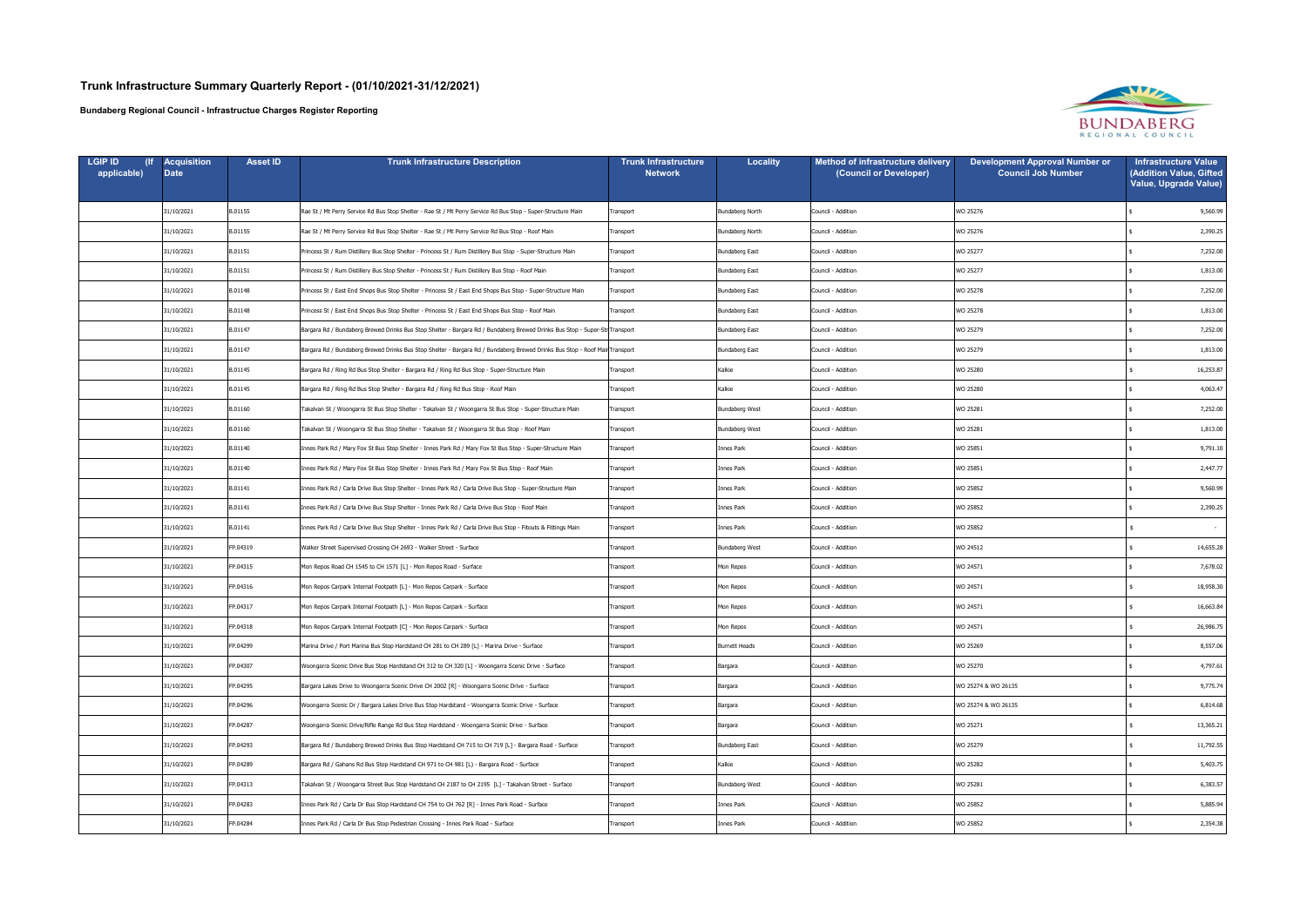| <b>LGIP ID</b><br>applicable) | <b>Acquisition</b><br><b>Date</b> | <b>Asset ID</b> | <b>Trunk Infrastructure Description</b>                                                                                       | Trunk Infrastructure<br><b>Network</b> | <b>Locality</b>       | Method of infrastructure delivery<br>(Council or Developer) | <b>Development Approval Number or</b><br><b>Council Job Number</b> | <b>Infrastructure Value</b><br>(Addition Value, Gifted<br>Value, Upgrade Value) |
|-------------------------------|-----------------------------------|-----------------|-------------------------------------------------------------------------------------------------------------------------------|----------------------------------------|-----------------------|-------------------------------------------------------------|--------------------------------------------------------------------|---------------------------------------------------------------------------------|
|                               | 31/10/2021                        | FP.04327        | Bargara Road CH 150 to Olsen Street [R] - Bargara Road - Surface                                                              | Transport                              | Bundaberg East        | Council - Addition                                          | WO 24827 & WO 24839                                                | 8,534.30                                                                        |
|                               | 31/10/2021                        | FP.04328        | Bargara Road Pedestrian Refuge Pathway CH 200 - Bargara Road - Surface                                                        | Transport                              | Bundaberg East        | Council - Addition                                          | WO 24827 & WO 24839                                                | 5,178.99                                                                        |
|                               | 31/10/2021                        | FP.04329        | Olsen Street to Bargara Road CH 200 [R] - Bargara Road - Surface                                                              | Transport                              | Bundaberg East        | Council - Addition                                          | WO 24827 & WO 24839                                                | 6,825.54                                                                        |
|                               | 31/10/2021                        | FP.04330        | Bargara Road CH 140 to CH 147 [R] - Bargara Road - Surface                                                                    | Transport                              | Bundaberg East        | Council - Addition                                          | WO 24827 & WO 24839                                                | 2,063.28                                                                        |
|                               | 31/10/2021                        | FP.04336        | Boreham Street to Burrum Street CH 1106 [L] - Burrum Street - Surface                                                         | Transport                              | <b>Bundaberg West</b> | Council - Addition                                          | WO 24862                                                           | 23,488.39                                                                       |
|                               | 31/10/2021                        | FP.04337        | Burrum Street CH 1106 - Burrum Street - Surface                                                                               | Transport                              | Bundaberg West        | Council - Addition                                          | WO 24862                                                           | 4,478.92                                                                        |
|                               | 31/10/2021                        | FP.04338        | Burrum Street CH 1015 to CH 1106 [R] - Burrum Street - Surface                                                                | Transport                              | <b>Bundaberg West</b> | Council - Addition                                          | WO 24862                                                           | 45,538.58                                                                       |
|                               | 31/10/2021                        | FP.04339        | Burrum Street CH 994 to CH 1000 [R] - Burrum Street - Surface                                                                 | Transport                              | <b>Bundaberg West</b> | Council - Addition                                          | WO 24862                                                           | 2,902.96                                                                        |
|                               | 31/10/2021                        | K.6848          | Mon Repos Carpark Kerb [L] - Mon Repos Carpark - Main                                                                         | Transport                              | Mon Repos             | Council - Addition                                          | WO 24571                                                           | 15,954.79                                                                       |
|                               | 31/10/2021                        | K.6849          | Mon Repos Carpark Kerb - Mon Repos Carpark - Main                                                                             | Transport                              | Mon Repos             | Council - Addition                                          | WO 24571                                                           | 2,243.94                                                                        |
|                               | 31/10/2021                        | K.6847          | Woongarra Scenic Drive/Rifle Range Rd Bus Stop CH 3680 to CH 3691 [L] - Woongarra Scenic Drive - Main                         | Transport                              | Bargara               | Council - Addition                                          | WO 25271                                                           | 3,597.45                                                                        |
|                               | 31/10/2021                        | K.6846          | Innes Park Rd / Carla Drive Bus Stop Hardstand Kerb [R] - Innes Park Road - Main                                              | Transport                              | Innes Park            | Council - Addition                                          | WO 25852                                                           | 3,245.17                                                                        |
|                               | 31/10/2021                        | K.6845          | Coral Cove Drive CH 404 to CH 432 [L] - Coral Cove Drive - Main                                                               | Transport                              | Coral Cove            | Council - Addition                                          | WO 25854                                                           | 4,562.77                                                                        |
|                               | 31/10/2021                        | OS.00375        | Childers Showgrounds Outdoor Gym Fitness Area - Childers Showgrounds - Other                                                  | Parks & Land for Community Facilities  | Childers              | Council - Addition                                          | WO 24978                                                           | 22,250.00                                                                       |
|                               | 31/10/2021                        | OS.01007        | Mon Repos Carpark Modular Fence - Mon Repos Carpark - Main                                                                    | Parks & Land for Community Facilities  | Mon Repos             | Council - Addition                                          | WO 24571                                                           | 18,458.00                                                                       |
|                               | 31/10/2021                        | OS.01008        | Mon Repos Carpark Bollards - Mon Repos Carpark - Main                                                                         | Parks & Land for Community Facilities  | Mon Repos             | Council - Addition                                          | WO 24571                                                           | 17,924.04                                                                       |
|                               | 31/10/2021                        | OS.01012        | Bargara Road (Stormwater Drain) Pathway Saftey Fencing - Bargara Road - Main                                                  | Transport                              | Bundaberg East        | Council - Addition                                          | WO 24827 & WO 24839                                                | 9,681.82                                                                        |
|                               | 31/10/2021                        | RA.00393        | Woongarra Scenic Dr/Rifle Range Rd Bus Stop Hardstand - Woongarra Scenic Drive - Surface Main                                 | Transport                              | Bargara               | Council - Addition                                          | WO 25271                                                           | 7,681.56                                                                        |
|                               | 31/10/2021                        | RA.00393        | Woongarra Scenic Dr/Rifle Range Rd Bus Stop Hardstand - Woongarra Scenic Drive - Pavement Base                                | Transport                              | Bargara               | Council - Addition                                          | WO 25271                                                           | 7,347.58                                                                        |
|                               | 31/10/2021                        | RA.00393        | Woongarra Scenic Dr/Rifle Range Rd Bus Stop Hardstand - Woongarra Scenic Drive - Pavement Subbase                             | Transport                              | Bargara               | Council - Addition                                          | WO 25271                                                           | 12,524.29                                                                       |
|                               | 31/10/2021                        | RA.00393        | Woongarra Scenic Dr/Rifle Range Rd Bus Stop Hardstand - Woongarra Scenic Drive - Formation                                    | Transport                              | Bargara               | Council - Addition                                          | WO 25271                                                           | 6,308.90                                                                        |
|                               | 31/10/2021                        | RA.00394        | Innes Park Rd / Carla Dr Bus Stop Hardstand CH 754 to CH 762 [R] - Innes Park Rd / Carla Dr Bus Stop - Surface Main Transport |                                        | Innes Park            | Council - Addition                                          | WO 25852                                                           | 8,022.32                                                                        |
|                               | 31/10/2021                        | RA.00394        | Innes Park Rd / Carla Dr Bus Stop Hardstand CH 754 to CH 762 [R] - Innes Park Rd / Carla Dr Bus Stop - Pavement Ba Transport  |                                        | Innes Park            | Council - Addition                                          | WO 25852                                                           | 7,673.52                                                                        |
|                               | 31/10/2021                        | RA.00394        | Innes Park Rd / Carla Dr Bus Stop Hardstand CH 754 to CH 762 [R] - Innes Park Rd / Carla Dr Bus Stop - Pavement Su Transport  |                                        | Innes Park            | Council - Addition                                          | WO 25852                                                           | 13,079.87                                                                       |
|                               | 31/10/2021                        | RA.00394        | Innes Park Rd / Carla Dr Bus Stop Hardstand CH 754 to CH 762 [R] - Innes Park Rd / Carla Dr Bus Stop - Formation              | Transport                              | Innes Park            | Council - Addition                                          | WO 25852                                                           | 6,588.76                                                                        |
|                               | 31/10/2021                        | RA.00396        | Coral Cove Drive Bus Stop Hardstand - Coral Cove Drive - Surface Main                                                         | Transport                              | Coral Cove            | Council - Addition                                          | WO 25854                                                           | 3,581.29                                                                        |
|                               | 31/10/2021                        | RA.00396        | Coral Cove Drive Bus Stop Hardstand - Coral Cove Drive - Pavement Base                                                        | Transport                              | Coral Cove            | Council - Addition                                          | WO 25854                                                           | 3,425.58                                                                        |
|                               | 31/10/2021                        | RA.00396        | Coral Cove Drive Bus Stop Hardstand - Coral Cove Drive - Pavement Subbase                                                     | Transport                              | Coral Cove            | Council - Addition                                          | WO 25854                                                           | 5,839.06                                                                        |
|                               | 31/10/2021                        | RA.00396        | Coral Cove Drive Bus Stop Hardstand - Coral Cove Drive - Formation                                                            | Transport                              | Coral Cove            | Council - Addition                                          | WO 25854                                                           | 2,956.90                                                                        |
|                               | 31/10/2021                        | RA.00435        | Mon Repos Access & Carpark - Mon Repos Access & Carpark - Surface Main                                                        | Transport                              | Mon Repos             | Council - Addition                                          | WO 24571                                                           | 58,086.78                                                                       |
|                               | 31/10/2021                        | RA.00435        | Mon Repos Access & Carpark - Mon Repos Access & Carpark - Pavement Base                                                       | Transport                              | Mon Repos             | Council - Addition                                          | WO 24571                                                           | 55,561.27                                                                       |
|                               | 31/10/2021                        | RA.00435        | Mon Repos Access & Carpark - Mon Repos Access & Carpark - Pavement Subbase                                                    | Transport                              | Mon Repos             | Council - Addition                                          | WO 24571                                                           | 133,852.14                                                                      |

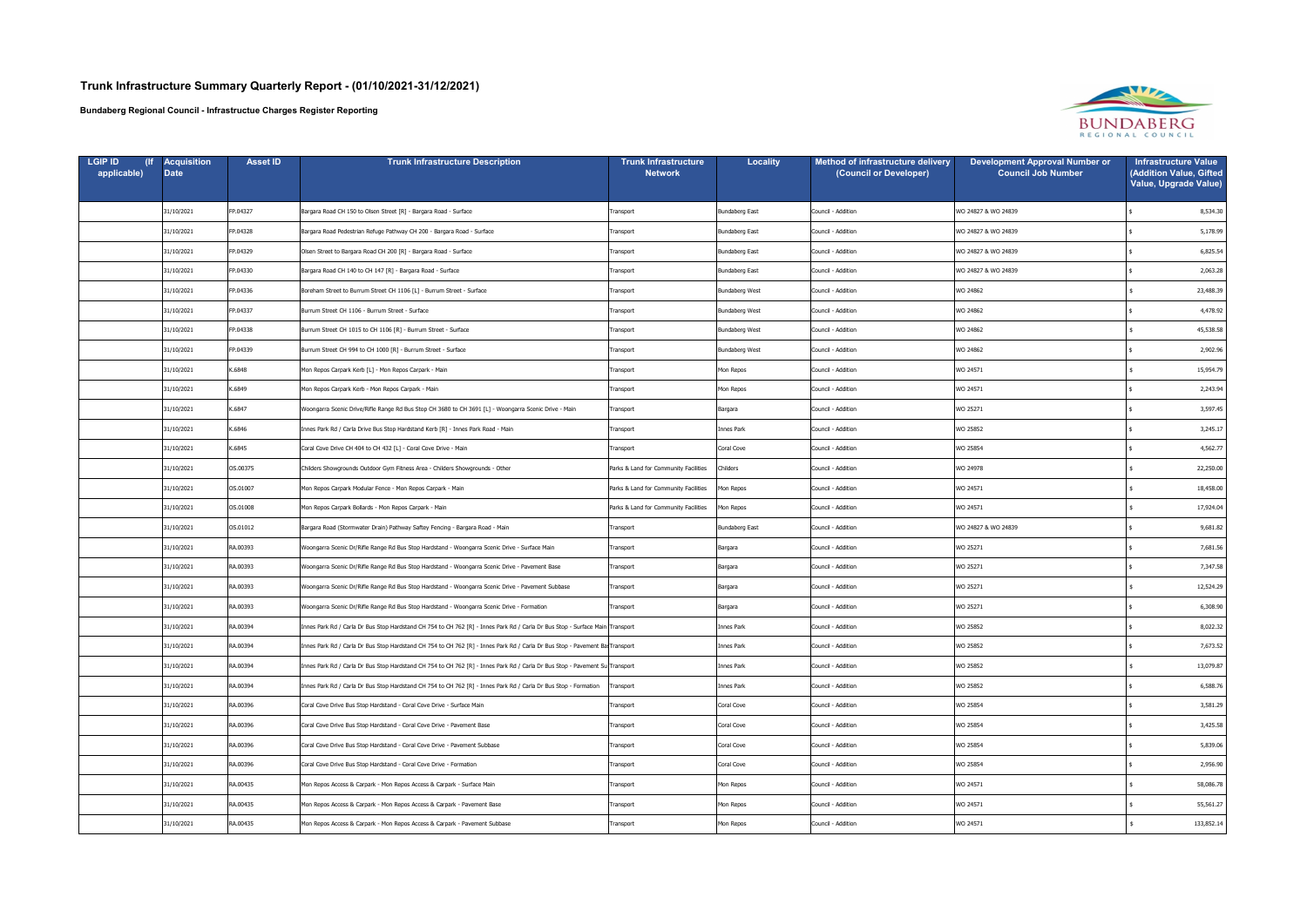| <b>LGIP ID</b><br>applicable) | <b>Acquisition</b><br><b>Date</b> | <b>Asset ID</b> | <b>Trunk Infrastructure Description</b>                                                                                        | <b>Trunk Infrastructure</b><br><b>Network</b> | Locality             | <b>Method of infrastructure delivery</b><br>(Council or Developer) | <b>Development Approval Number or</b><br><b>Council Job Number</b> | <b>Infrastructure Value</b><br>(Addition Value, Gifted<br>Value, Upgrade Value) |
|-------------------------------|-----------------------------------|-----------------|--------------------------------------------------------------------------------------------------------------------------------|-----------------------------------------------|----------------------|--------------------------------------------------------------------|--------------------------------------------------------------------|---------------------------------------------------------------------------------|
|                               | 31/10/2021                        | RA.00435        | Mon Repos Access & Carpark - Mon Repos Access & Carpark - Formation                                                            | Transport                                     | Mon Repos            | Council - Addition                                                 | WO 24571                                                           | 47,706.92                                                                       |
|                               | 31/10/2021                        | SE.2075         | Prefabricated Pump Well - Elliott Heads Holiday Park Sewage Pump Station - Sewerage Equipment                                  | Sewerage                                      | Elliott Heads        | Council - Addition                                                 | WO 21167                                                           | 65,915.36                                                                       |
|                               | 31/10/2021                        | SE.2076         | Valve Pit & Slab - Elliott Heads Holiday Park Sewage Pump Station - Sewerage Equipment                                         | Sewerage                                      | <b>Elliott Heads</b> | Council - Addition                                                 | WO 21167                                                           | 21,971.79                                                                       |
|                               | 31/10/2021                        | SE.2077         | Vent Pole, Valve Pit & Pump Well Access Hatches - Elliott Heads Holiday Park Sewage Pump Station - Sewerage Equipm Sewerage    |                                               | Elliott Heads        | Council - Addition                                                 | WO 21167                                                           | 13,183.07                                                                       |
|                               | 31/10/2021                        | SE.2078         | 100mm Discharge Flowmeter - Elliott Heads Holiday Park Sewage Pump Station - Sewerage Equipment                                | Sewerage                                      | <b>Elliott Heads</b> | Council - Addition                                                 | WO 21167                                                           | 4,394.36                                                                        |
|                               | 31/10/2021                        | SE.2079         | Electrical Mains, Motor & Control Wiring, Level Sensor - Elliott Heads Holiday Park Sewage Pump Station - Sewerage Eq Sewerage |                                               | Elliott Heads        | Council - Addition                                                 | WO 21167                                                           | 6,591.54                                                                        |
|                               | 31/10/2021                        | SE.2080         | SPS Switchboard - Elliott Heads Holiday Park Sewage Pump Station - Sewerage Equipment                                          | Sewerage                                      | Elliott Heads        | Council - Addition                                                 | WO 21167                                                           | 13,183.07                                                                       |
|                               | 31/10/2021                        | SE.2081         | 7.4 kW Submersible Sewage Pumps (x2) - Elliott Heads Holiday Park Sewage Pump Station - Sewerage Equipment                     | Sewerage                                      | <b>Elliott Heads</b> | Council - Addition                                                 | WO 21167                                                           | 21,971.79                                                                       |
|                               | 31/10/2021                        | SE.2082         | Odour Filter Installation - Elliott Heads Holiday Park Sewage Pump Station - Sewerage Equipment                                | Sewerage                                      | Elliott Heads        | Council - Addition                                                 | WO 21167                                                           | 8,788.72                                                                        |
|                               | 31/10/2021                        | SE.2083         | Discharge Pipework & Valves - Elliott Heads Holiday Park Sewage Pump Station - Sewerage Equipment                              | Sewerage                                      | <b>Elliott Heads</b> | Council - Addition                                                 | WO 21167                                                           | 13,183.07                                                                       |
|                               | 31/10/2021                        | DP.18638        | Channel (Lined) - Bundaberg East Drain No.1 Channel (02 Sub-system) - Main                                                     | Stormwater                                    | Bundaberg East       | Council - Addition                                                 | WO 24827 & WO 24839                                                | 3,554.15                                                                        |
|                               | 31/10/2021                        | TMD.1191        | Mon Repos Carpark Mountable Centre Island - Mon Repos Carpark Turnaround - Apron                                               | Transport                                     | Mon Repos            | Council - Addition                                                 | WO 24571                                                           | 10,550.33                                                                       |
|                               | 31/10/2021                        | TMD.1192        | Mon Repos Carpark Mountable Centre Island - Mon Repos Carpark Turnaround - Apron                                               | Transport                                     | Mon Repos            | Council - Addition                                                 | WO 24571                                                           | 1,449.98                                                                        |
|                               | 31/10/2021                        | TMD.1202        | Bargara Road/Olsen Street Pedestrian Refuge Splitter Islands - Bargara Road - Kerb                                             | Transport                                     | Bundaberg East       | Council - Addition                                                 | WO 24827 & WO 24839                                                | 6,796.78                                                                        |
|                               | 31/10/2021                        | TMD.1202        | Bargara Road/Olsen Street Pedestrian Refuge Splitter Islands - Bargara Road - Infill                                           | Transport                                     | Bundaberg East       | Council - Addition                                                 | WO 24827 & WO 24839                                                | 6,573.58                                                                        |
|                               | 31/10/2021                        | TMD.1203        | Bargara Road/Olsen Street Pedestrian Refuge Blister Islands - Bargara Road - Kerb                                              | Transport                                     | Bundaberg East       | Council - Addition                                                 | WO 24827 & WO 24839                                                | 9,499.30                                                                        |
|                               | 31/10/2021                        | TMD.1203        | Bargara Road/Olsen Street Pedestrian Refuge Blister Islands - Bargara Road - Infill                                            | ransport                                      | Bundaberg East       | Council - Addition                                                 | WO 24827 & WO 24839                                                | 7,689.63                                                                        |
|                               | 5/10/2021                         | DP.18592        | Channel (Unlined) - TBA - Civil                                                                                                | Stormwater                                    | North Isis           | Developer - Addition                                               | 523.2020.223.1 & 523.2020.229.1                                    | 1,961.87                                                                        |
|                               | 5/10/2021                         | DP.18593        | Channel (Unlined) - TBA - Civil                                                                                                | Stormwater                                    | North Isis           | Developer - Addition                                               | 523.2020.223.1 & 523.2020.229.1                                    | 602.59                                                                          |
|                               | 31/12/2021                        | CUL.04324       | McIlwraith Road Culvert CH 2732 - McIlwraith Road - Culvert Main                                                               | Transport                                     | McIlwraith           | Council - Upgrade (Portion)                                        | WO 25962                                                           | 2,875.76                                                                        |
|                               | 31/12/2021                        | FP.01456        | Unnamed Road to Bargara Lakes Drive [R] - Woongarra Scenic Drive - Surface                                                     | Transport                                     | Bargara              | Council - Upgrade (Portion)                                        | WO 26132                                                           | 4,480.82                                                                        |
|                               | 31/12/2021                        | FP.01457        | Unnamed Road to Bargara Lakes Drive [L] - Woongarra Scenic Drive - Surface                                                     | Transport                                     | Bargara              | Council - Upgrade (Portion)                                        | WO 26132                                                           | 3,734.02                                                                        |
|                               | 30/11/2021                        | CUL.00939       | Monduran Road Culvert CH 30801 - Monduran Road - Culvert Main                                                                  | ransport                                      | Monduran             | Council - Upgrade (Portion)                                        | WO 20348                                                           | 2,627.28                                                                        |
|                               | 30/11/2021                        | CUL.05130       | Monduran Road Culvert CH 30656 (BRG) - Monduran Road - Culvert Main                                                            | Transport                                     | Monduran             | Council - Upgrade (Portion)                                        | WO 20348                                                           | 539,756.93                                                                      |
|                               | 30/11/2021                        | DPT.10912       | Pit (Kerb Inlet) - Gin Gin Creek 02 Sub-system - Main                                                                          | Stormwater                                    | Gin Gin              | Council - Upgrade (Portion)                                        | WO 18088                                                           | 8,468.84                                                                        |
|                               | 30/11/2021                        | FP.02568        | Botanic Gardens Internal Pathway [L] - Bundaberg Botanic Gardens - Surface                                                     | Transport                                     | Bundaberg North      | Council - Upgrade (Portion)                                        | WO 25385                                                           | 52,915.64                                                                       |
|                               | 30/11/2021                        | FP.02813        | Gin Gin Apex Park Dear Street to Gin Gin Information Centre - Gin Gin Apex Park - Surface                                      | Transport                                     | Gin Gin              | Council - Upgrade (Portion)                                        | WO 18088                                                           | 115,406.46                                                                      |
|                               | 30/11/2021                        | FP.03075        | Mulgrave Street CH 607 to Dear Street [L] - Mulgrave Street, Gin Gin - Surface                                                 | Transport                                     | Gin Gin              | Council - Upgrade (Portion)                                        | WO 18088                                                           | 21,257.46                                                                       |
|                               | 30/11/2021                        | FP.03079        | Mulgrave Street CH 250 to Milden Street [L] - Mulgrave Street, Gin Gin - Surface                                               | Transport                                     | Gin Gin              | Council - Upgrade (Portion)                                        | WO 18088                                                           | 48,763.91                                                                       |
|                               | 30/11/2021                        | FP.03783        | Bruce Highway to Elliott Street [R] - Dear Street - Surface                                                                    | ransport                                      | Gin Gin              | Council - Upgrade (Portion)                                        | WO 18088                                                           | 14,123.50                                                                       |
|                               | 30/11/2021                        | FP.04076        | Mulgrave Street CH 438 to CH 585 [L] - Mulgrave Street, Gin Gin - Surface                                                      | Transport                                     | Gin Gin              | Council - Upgrade (Portion)                                        | WO 18088                                                           | 59,372.53                                                                       |
|                               | 30/11/2021                        | FP.04331        | Dear Street to King Street [L] - Bruce Highway, Gin Gin - Surface                                                              | ransport                                      | Gin Gin              | Council - Upgrade (Portion)                                        | WO 18088                                                           | 18,156.80                                                                       |